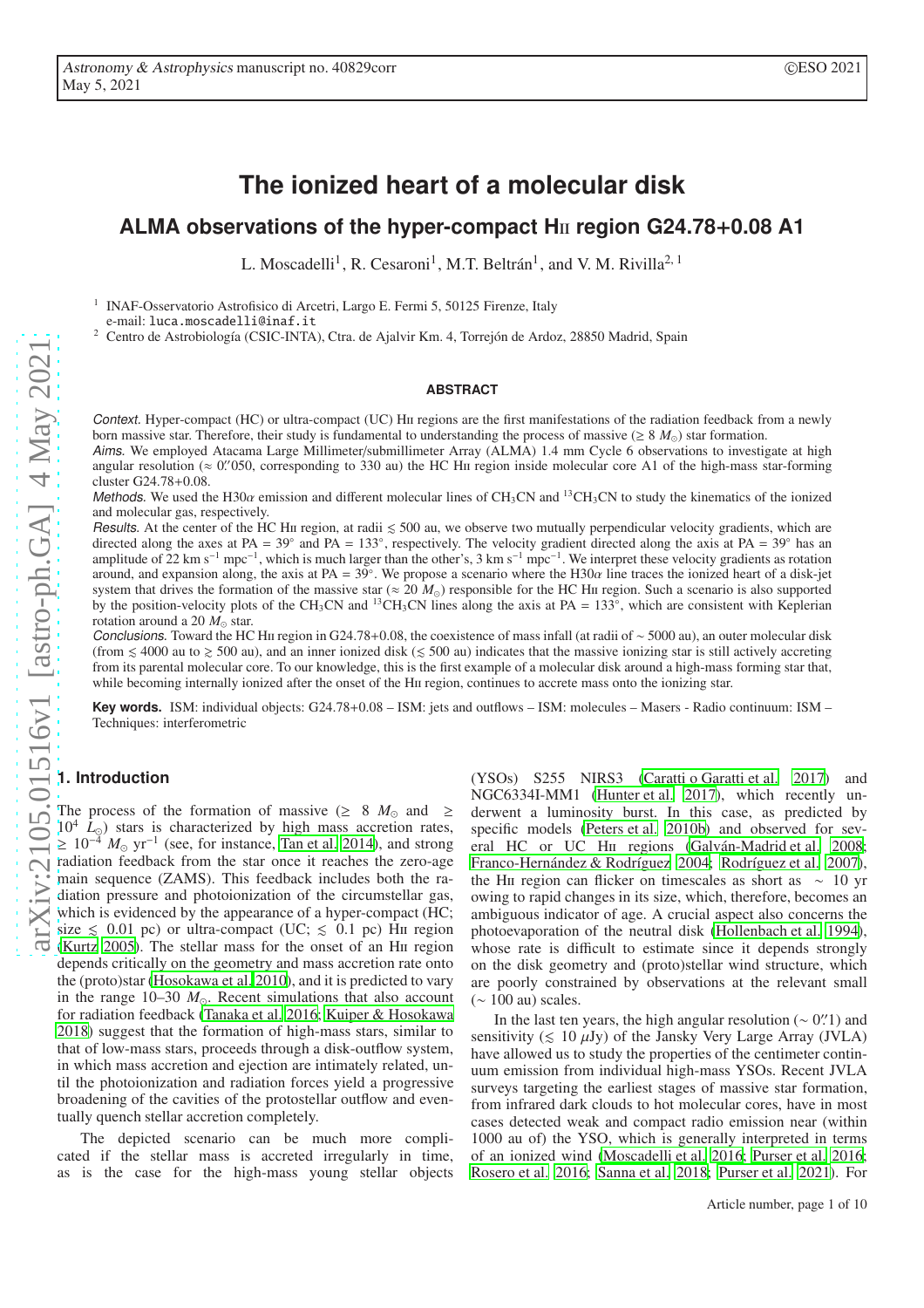<span id="page-1-0"></span>

Fig. 1: ALMA 2015 and JVLA observations of the high-mass star-forming region G24.78+0.08. The grayscale image shows the ALMA 1.4 mm continuum, with the intensity scale shown to the right of the panel. The black contour is the  $7\sigma$  threshold of 1.2 mJy beam−<sup>1</sup> . The continuum emission fragments into distinct cores, labeled following [Beltrán et al. \(2011](#page-9-17)). The red contours reproduce the JVLA A-Array 1.3 cm continuum observed by [Moscadelli et al. \(2018](#page-9-18)), plotting levels from 0.3 to 16.3 in steps of 4 mJy beam−<sup>1</sup> . The insets in the lower left and right corners of the plot show the ALMA and JVLA beams, respectively.

several targets, the elongated and knotty structure of the continuum clearly identifies a radio jet; in a few cases, knots with a negative spectral index (indicative of synchrotron emission) are also observed [\(Sanna et al. 2019;](#page-9-19) [Rosero et al. 2019\)](#page-9-20). In agreement with the results from the radio continuum, [Moscadelli et al.](#page-9-21) [\(2019](#page-9-21)) find that the three-dimensional velocity distribution of the water masers, which trace shocked gas near the YSO, is generally consistent with the predictions for disk winds (DWs) and jets. It is remarkable that the radio luminosity of the ionized winds and jets from massive YSOs is several orders of magnitude below that expected from an optically thin H<sub>II</sub> region photoionized by a ZAMS star that has a bolometric luminosity equal to that of the YSO (see, for instance, [Anglada et al.](#page-9-22) [2018,](#page-9-22) their Fig. 8). Instead, the radio luminosities of the observed HC or UC H<sub>II</sub> regions are distributed close to the optically thin limit (see, for instance, Fig. 18c of [Tanaka et al. 2016\)](#page-9-3). These observations indicate that the radio winds and jets are shockionized and represent a stage in massive star formation prior to the onset of photoionization and the development of an Hii region.

For the past few decades, the kinematics of the ionized gas inside HC or UC Hii regions has been investigated with the Very Large Array (VLA; and, more recently, the JVLA) using hydrogen radio recombination lines (RRLs) at centimeter wavelengths. In several objects, these observations discovered large ordered motions across the ionized gas on scales of 100– 1000 au, corresponding to infall toward, rotation around, or out-flow away from the ionizing star(s) [\(Keto 2002](#page-9-23); [Sewiło et al.](#page-9-24) [2008;](#page-9-24) [Keto & Klaassen 2008;](#page-9-25) [De Pree et al. 2020\)](#page-9-26). The advent of the Atacama Large Millimeter/submillimeter Array (ALMA) has allowed us to observe RRLs of lower quantum numbers, which trace the gas kinematics more reliably because they are less affected by pressure broadening, and achieve much higher sensitivity, to extend the study to a larger sample of weaker H<sub>II</sub> regions [\(Klaassen et al. 2018;](#page-9-27) [Rivera-Soto et al. 2020\)](#page-9-28). Moreover, ALMA permits the physical conditions and the kinematics of the molecular gas adjacent to the ionized gas to be determined in unprecedented detail. The discovery of HC or UC Hii regions in which the ionized gas undergoes a global motion of infall or rotation suggests that mass accretion onto the star can also proceed after the onset of photoionization, in agreement with the models of "trapped" Hii regions [\(Keto 2003,](#page-9-29) [2007\)](#page-9-30). Up to now, however, although clear cases of compact ionized rotating structures (size  $\leq 100$  au) have been reported in the literature [\(Zhang et al. 2017;](#page-9-31) [Jiménez-Serra et al. 2020;](#page-9-32) [Zhang et al.](#page-9-33) [2019\)](#page-9-33), the corresponding rotation in the molecular gas surrounding the HC or UC Hii region on scales of ∼1000 au has never been observed. The coexistence of both the outer molecular and inner ionized parts of the accretion disk is expected if the massive star inside the Hii region is still actively accret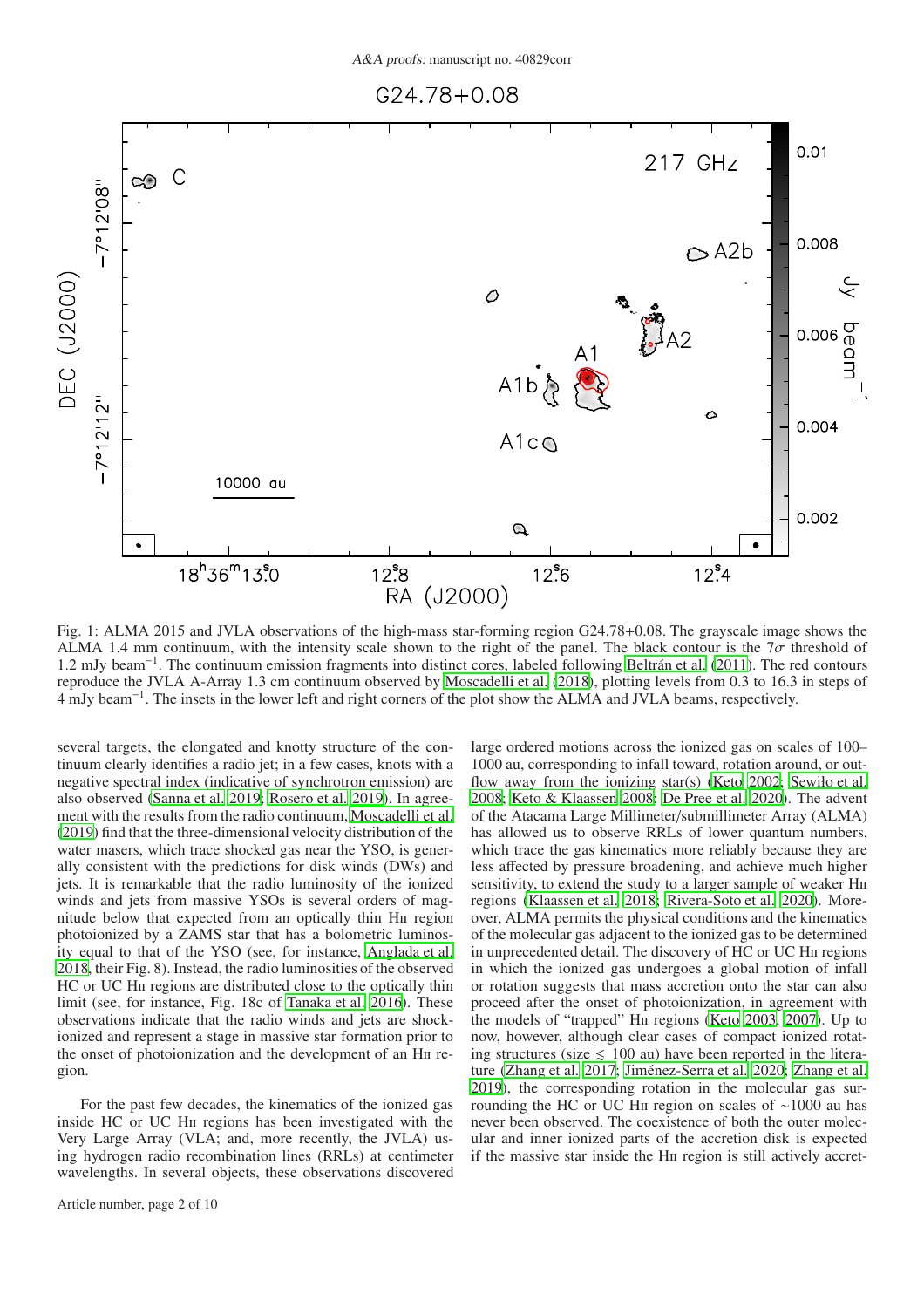L. Moscadelli et al.: The ionized heart of a molecular disk

<span id="page-2-2"></span>

| Mol. Species           | Frequency | Resolved QNs                    | $E_{\rm u}/k_{\rm B}$ |
|------------------------|-----------|---------------------------------|-----------------------|
|                        | (GHz)     |                                 | (K)                   |
|                        |           |                                 |                       |
| $\overline{H30\alpha}$ | 231.901   |                                 |                       |
| CH <sub>3</sub> CN     | 220.594   | $J_K = 126 - 116$               | 326                   |
|                        | 220.641   | $J_K = 12_5 - 11_5$             | 247                   |
|                        | 220.679   | $J_K = 12_4 - 11_4$             | 183                   |
|                        | 220.709   | $J_K = 12_3 - 11_3$             | 133                   |
|                        | 220.730   | $J_K = 122 - 112$               | 97                    |
| $CH3CN$ $v8=1$         | 221.299   | $J_{K,l} = 12_{4,-1}-11_{4,-1}$ | 762                   |
|                        | 221.312   | $J_{K,l} = 12_{6,1} - 11_{6,1}$ | 771                   |
|                        | 221.338   | $J_{K,l} = 12_{3,-1}-11_{3,-1}$ | 698                   |
|                        | 221.350   | $J_{K,l} = 12_{5,1} - 11_{5,1}$ | 706                   |
|                        | 221.367   | $J_{K,l} = 12_{2,-1}-11_{2,-1}$ | 649                   |
|                        | 221.381   | $J_{K,l} = 12_{4,1} - 11_{4,1}$ | 655                   |
|                        | 221.387   | $J_{K,l} = 12_{1,-1}-11_{1,-1}$ | 615                   |
|                        | 221.394   | $J_{K,l} = 12_{0,1} - 11_{0,1}$ | 594                   |
|                        | 221.404   | $J_{K,l} = 12_{3,1} - 11_{3,1}$ | 619                   |
|                        | 221.422   | $J_{K,l} = 12_{2,1} - 11_{2,1}$ | 596                   |
| $^{13}CH3CN$           | 232.125   | $J_K = 135 - 125$               | 257                   |
|                        | 232.164   | $J_K = 13_4 - 12_4$             | 193                   |
|                        | 232.195   | $J_K = 13_3 - 12_3$             | 142                   |
|                        | 232.217   | $J_K = 13_2 - 12_2$             | 107                   |
|                        | 232.230   | $J_K = 13_1 - 12_1$             | 85                    |
|                        | 232.234   | $J_K = 13_0 - 12_0$             | 78                    |

Table 1: Transitions considered in this work.

#### Notes.

Column 1 reports the molecular species, Col. 2 the rest frequency of the transition, Col. 3 the quantum numbers, and Col. 4 the upper state energy.

ing from its parental molecular core, as predicted by the most complete models of massive star formation [\(Tanaka et al. 2016](#page-9-3); [Kuiper & Hosokawa 2018\)](#page-9-4).

The high-mass star-forming region G24.78+0.08 (bolomet-ric luminosity of ~2 × [1](#page-2-0)0<sup>5</sup>  $L_{\odot}$  at a distance of 6.7±0.7<sup>1</sup> kpc) contains a number of molecular cores distributed over ∼ 0.1 pc (see Fig. [1\)](#page-1-0). Inside the most prominent molecular core, A1, VLA A-Array (from 21 cm to 7 mm) observations [\(Beltrán et al.](#page-9-34) [2007;](#page-9-34) [Cesaroni et al. 2019\)](#page-9-35) have revealed a bright (∼100 mJy at 1.3 cm) HC (size  $\approx 1000$  au) H<sub>II</sub> region. [Beltrán et al.](#page-9-36) [\(2006\)](#page-9-36) mapped the core with the VLA B-Array in  $NH_3$  and detected redshifted absorption toward the HC HII region, suggesting mass infall on scales of 5000 au. [Moscadelli et al.](#page-9-18) [\(2018\)](#page-9-18) observed the HC HII region with ALMA at 1.4 mm during Cycle 2 (2015), achieving an angular resolution of  $\approx 0$ ". (corresponding to a linear scale of ≈1300 au). The analysis of the H30 $\alpha$  line reveals a fast bipolar flow in the ionized gas, covering a range of local standard of rest (LSR) velocities ( $V_{\text{LSR}}$ ) of  $\approx 60 \text{ km s}^{-1}$ . The amplitude of the  $V_{LSR}$  gradient, 22 km s<sup>-1</sup> mpc<sup>-1</sup>, is one of the highest observed to date toward HC Hii regions. Water and methanol masers are distributed around the HC Hii region, and the three-dimensional maser velocities clearly indicate that the ionized gas is expanding at a high speed ( $\geq 200$  km s<sup>-1</sup>) into the surrounding molecular gas.

The present paper reports on new 1.4 mm ALMA Cycle 6 observations of the G24.78+0.08 region; the angular resolution has improved to  $\approx 0$  ″ 050, corresponding to  $\approx 330$  au at the distance of the target. The new ALMA data allow us, for the first time, to map the velocity of the ionized gas, and, at the same time, study the kinematics of the surrounding molecular gas. The ALMA observations are described in Sect. [2.](#page-2-1) In Sect. [3,](#page-5-0) we present the main observational results, which are discussed in Sect. [4.](#page-5-1) Our conclusions are drawn in Sect. [5.](#page-9-37)

# <span id="page-2-1"></span>**2. ALMA observations**

ALMA observed G24.78+0.08 on 2019 July 29 during Cycle 6 while the 12 m array, which included 45 antennas, was in the C43-8 configuration. The baselines ranged from 92 m to 8.5 km, for a maximum recoverable angular scale of 0".8. The observations lasted  $\approx 90$  min, of which  $\approx 47$  min were devoted to the target. The flux and bandpass calibrator was the quasar J1924−2914, and the phase calibrator was the quasar J1832−1035.

The systemic velocity of G24.78+0.08, employed for Doppler correction during observations, was *Vsys* = 111.0 km s−<sup>1</sup> . Thirteen spectral windows (SPWs) were observed over the frequency range 216.0–237 GHz: one broad (bandwidth of 1.9 GHz) SPW, for sensitive continuum measurement, and twelve narrow (0.23 GHz) SPWs, to achieve high velocity resolution  $(0.33-0.66 \text{ km s}^{-1})$  for specific spectral lines, such as the CH<sub>3</sub>CN  $J_K = 12_K - 11_K$  ( $K = 0 - 6$ ) transitions, which are suitable for studying the kinematics and physical conditions of the gas. Data calibration was performed using the pipeline, version "42866M", for ALMA data analysis in the Common Astronomy Software Applications (CASA; [McMullin et al.](#page-9-38) [2007\)](#page-9-38) package, version 5.6. The image of each SPW (continuum plus line emission) was produced manually using the TCLEAN task with the robust parameter of [Briggs](#page-9-39) [\(1995\)](#page-9-39) set to 0.5 as a compromise between resolution and sensitivity to extended emission. The clean beams of the resulting images have full width at half maximum (FWHM) major and minor sizes in the range 0''070-0''075 and 0''049-0''052, and position angles

<span id="page-2-0"></span>The distance toward G24.78+0.08 has recently been determined via the trigonometric parallax measurement of the 6.7 GHz methanol masers (Moscadelli et al, in preparation).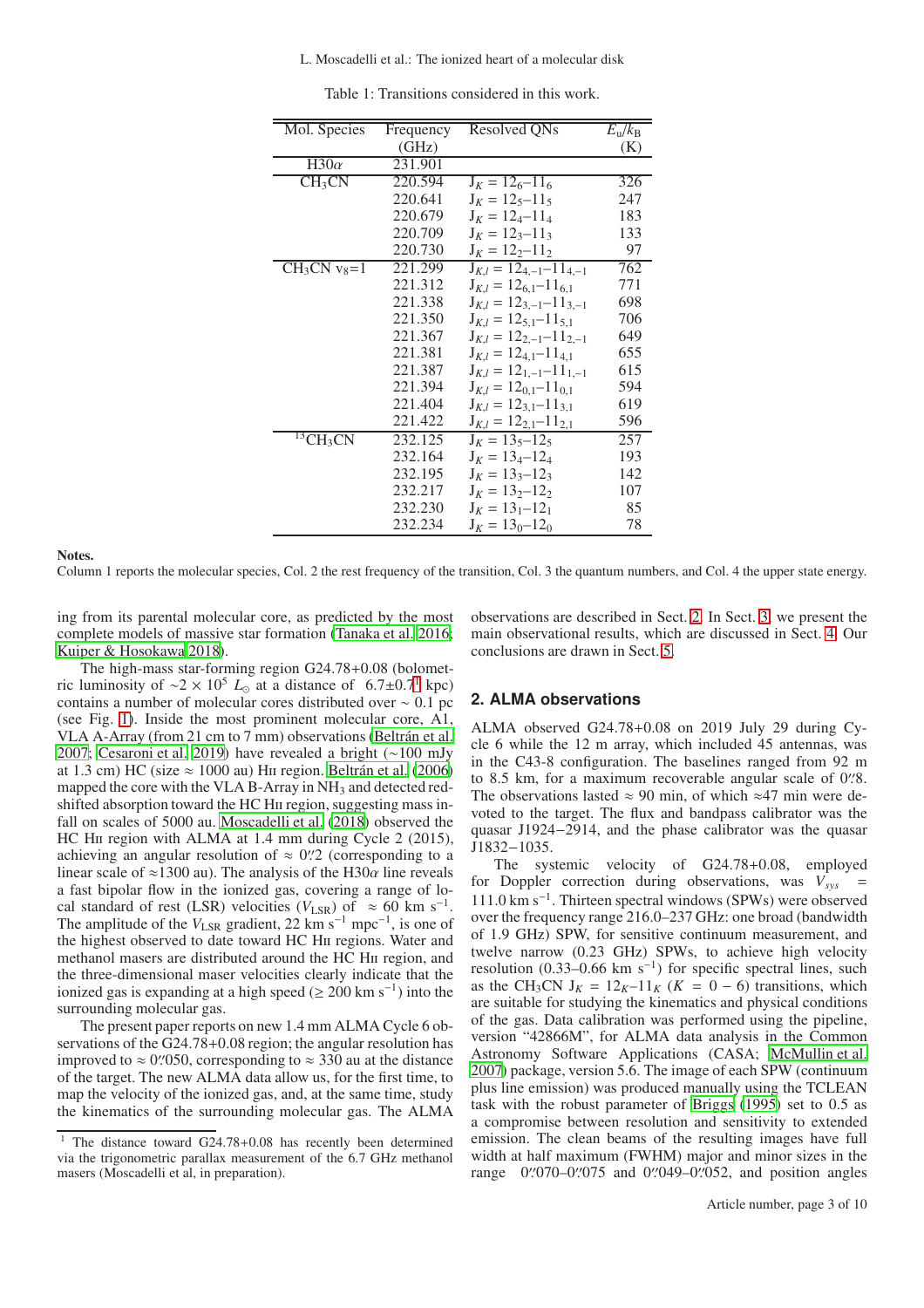<span id="page-3-0"></span>

Fig. 2: The HC Hii region. *Upper panel:* ALMA 2019 data: intensity-weighted velocity (color map) of the H30α emission, obtained from averaging the channel maps produced with a natural weighting of the *uv*-data. The beam (FWHM  $0$ <sup>'</sup> $080 \times 0$ <sup>'</sup> $062$ , with PA  $= 75^{\circ}$ ) is shown in the lower left corner. The black contours represent the velocity-integrated intensity of the H30 $\alpha$  line, showing levels from 0.26 to 1.3 in steps of 0.13 Jy beam<sup>-1</sup> km s<sup>-1</sup>. The dashed black rectangle delimits the field of view shown in the lower panel. *Lower panel:* ALMA 2015, VLA, and Very Long Baseline Interferometry (VLBI) data. The grayscale image represents the VLA A-Array 7 mm continuum observed by [Beltrán et al.](#page-9-34) [\(2007\)](#page-9-34). The white triangles and yellow squares mark the VLBI positions of the H<sub>2</sub>O 22 GHz [\(Moscadelli et al. 2007](#page-9-40)) and CH<sub>3</sub>OH 6.7 GHz masers [\(Moscadelli et al. 2018\)](#page-9-18), respectively; the area of the symbol is proportional to the logarithm of the maser intensity. The white arrows show the proper motions of the  $H_2O$  masers, which were first reported and analyzed in [Moscadelli et al. \(2007\)](#page-9-40). The colored dots give the channel peak positions of the H30 $\alpha$  line emission obtained by [Moscadelli et al. \(2018\)](#page-9-18) from ALMA data with 0<sup>'</sup>. Pesolution; the colors denote the  $V_{\rm LSR}$  as indicated to the right of the plot. The dashed black line marks the axis of the spatial distribution of the H30 $\alpha$  peaks. Article number, page 4 of 10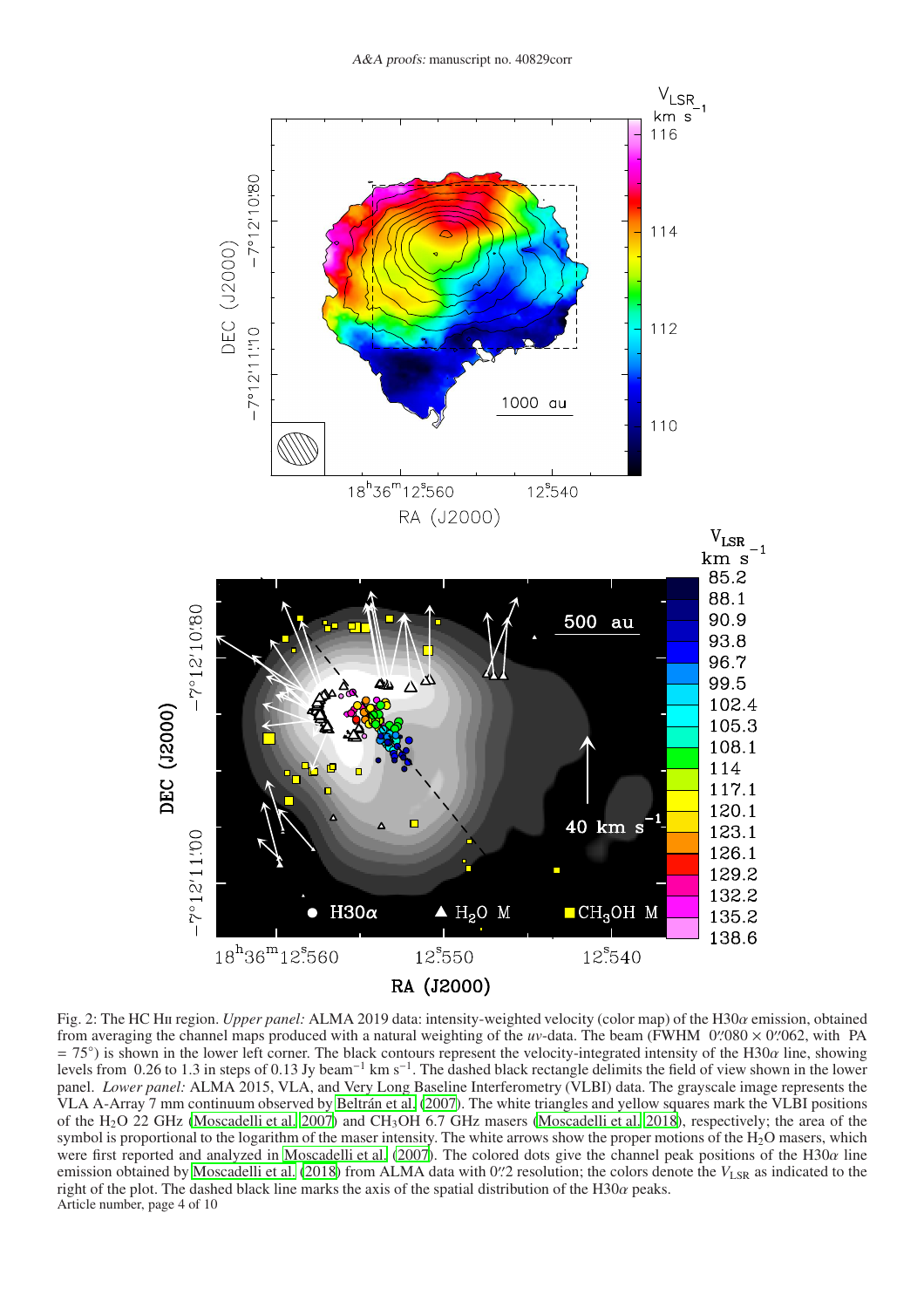L. Moscadelli et al.: The ionized heart of a molecular disk

<span id="page-4-0"></span>

Fig. 3: ALMA 2019 data. *Upper panel:* Intensity-weighted velocity (color map) of the H30α emission, obtained from averaging the channel maps produced by weighting the *uv*-data with the "Briggs" robust parameter set to 0.5. The circular restoring beam has a FWHM size (0''058) equal to the geometric mean of the FWHM major and minor sizes of the Briggs beam and is shown in the lower left corner. The straight line indicates the direction, at PA = 133°, that connects the pixels of maximum and minimum velocity. The ALMA 1.4 mm continuum is represented with black contours, ranging from 3.2 to 10.6 in steps of 1.1 mJy beam<sup>-1</sup>. The beam of the continuum map is reported in the lower right corner. *Lower panel:* Color map and white contours showing the PV plot of the H30 $\alpha$  line along the cut at PA = 133°. The contour levels range from 4.9 to 24.6 in steps of 4.9 mJy beam<sup>-1</sup>. The vertical and horizontal white axes denote the positional offset (≈ -0''68) and  $V_{LSR}$  (≈ 112 km s<sup>-1</sup>) of the YSO, respectively. In the lower right corner, the vertical and horizontal yellow error bars indicate the velocity and spatial resolutions, respectively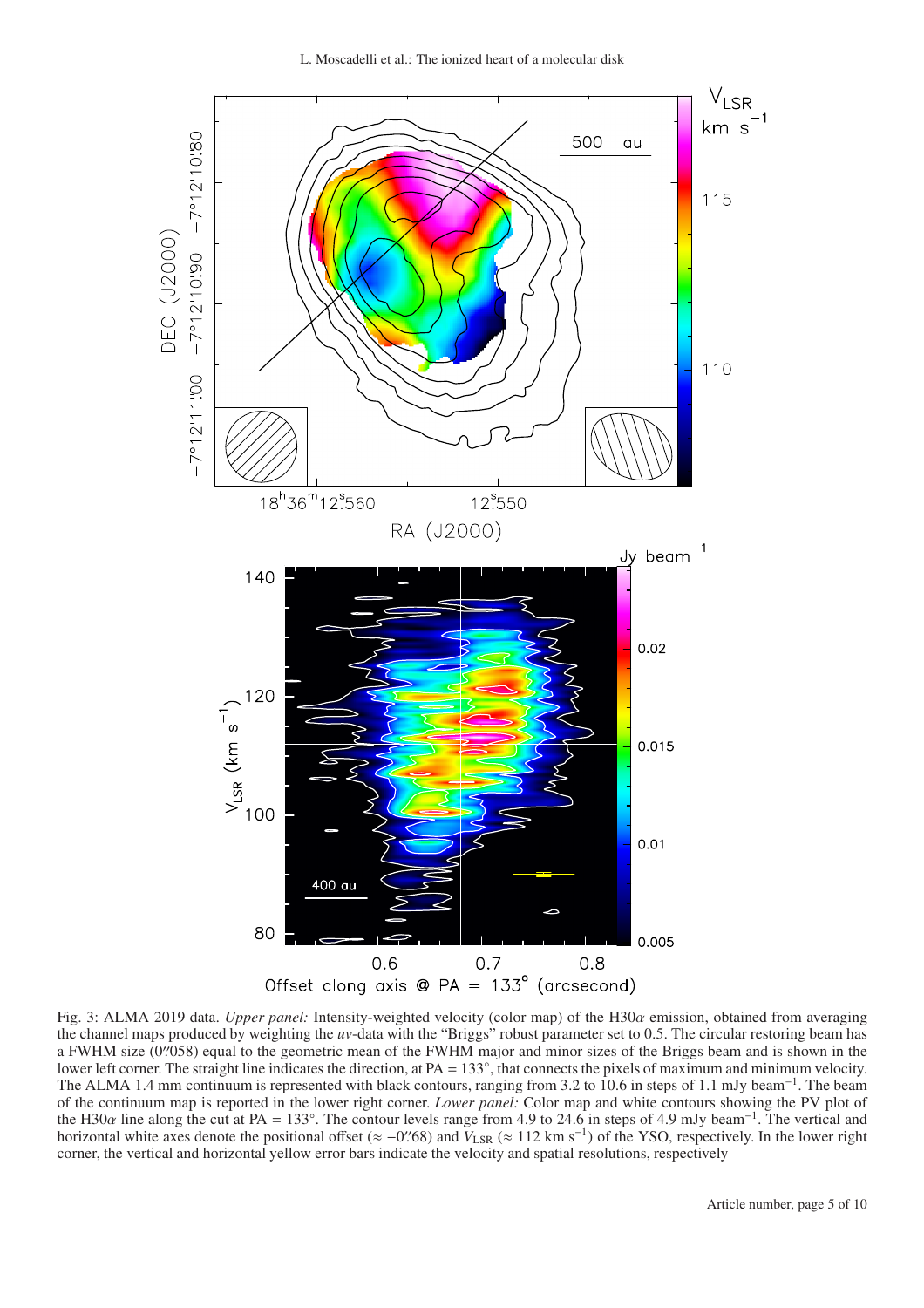(PAs)  $\approx 62^\circ$ . To map the emission of the ionized gas at high sensitivity, we also produced a naturally weighted image of the H30 $\alpha$  line, the most intense and broadest spectral feature of SPW 5. The clean beam of the naturally weighted image has an FWHM of  $0\text{\textdegree}{'}080 \times 0\text{\textdegree}{'}062$  and a PA = 75°.

For each SPW, to determine the continuum level of the spectra and subtract it from the line emission, we used STATCONT (<http://www.astro.uni-koeln.de./~sanchez/statcont>; [Sanchez-Monge et al. 2017\)](#page-9-41), a statistical method for estimating the continuum level at each position of the map from the spectral distribution of the intensity at that position. The continuum image of G24.78+0.08 has a  $1\sigma$  rms noise level of 0.2 mJy beam<sup>-1</sup>, which is limited by the dynamic range. The  $1\sigma$  rms noise in a single spectral channel varies in the interval 1–2 mJy beam−<sup>1</sup> , depending on the considered SPW.

# <span id="page-5-2"></span><span id="page-5-0"></span>**3. Results**

#### 3.1. Velocity field in the ionized gas

The velocity map of the ionized gas presented in Fig. [2](#page-3-0) (upper panel) reveals a well-defined spatially resolved  $V_{LSR}$  gradient, which, across a few thousand au along the SW-NE direction, spans  $\approx 6$  km s<sup>-1</sup> in velocity. This finding confirms the results from the previous (Cycle 2) lower-angular-resolution (beam FWHM  $\approx$  0'.2) ALMA observations by [Moscadelli et al.](#page-9-18) [\(2018](#page-9-18)), who discovered a large ( $\Delta V_{\rm LSR} \approx 60$  km s<sup>-1</sup>) SW-NE oriented  $(PA = 39°)$  velocity gradient in the ionized gas at the center of the HC Hii region (see Fig. [2,](#page-3-0) lower panel). In these previous ALMA observations, which could not spatially resolve the HC H<sub>II</sub> region, the *V*<sub>LSR</sub> gradient was obtained from the velocity pattern of the channel peak positions, employing a technique that provides us with relative positions as accurate as ∼10 mas [\(Moscadelli et al. 2018](#page-9-18), see their Fig. 8) but does not provide information about the morphology of the emission. With an angular resolution of  $\approx$  70 mas, the velocity map from the new ALMA observations (Cycle 6) unveils the spatial distribution of the slower ionized gas.

The upper panel of Fig. [3](#page-4-0) shows a less sensitive but higherangular-resolution ( $\approx$  58 mas) map of the velocity field of the ionized gas. The mapped area is significantly smaller than that in Fig. [2](#page-3-0) (upper panel) and corresponds only to the center of the HC H<sub>II</sub> region. The velocity of the ionized gas varies regularly with position and is blue- and red-shifted toward the SE and NW, respectively. Taking the pixels of maximum and minimum velocities, we derive a  $V_{LSR}$  gradient oriented at PA = 133 $^{\circ}$  and with an amplitude of  $\approx 12 \text{ km s}^{-1}$  across a distance of  $\approx 850$  au. The lower panel of Fig. [3](#page-4-0) shows the position-velocity (PV) plot of the H30 $\alpha$  line along the cut at PA = 133°.

# <span id="page-5-3"></span>3.2. Kinematics and physical conditions of the neutral gas

The neutral gas surrounding the HC H<sub>II</sub> region can be traced by a plethora of molecular lines of different excitations [\(Moscadelli et al. 2018,](#page-9-18) see their Table 2 and Figs. 2 and 3); the numerous rotational transitions of  $CH<sub>3</sub>CN$  and associated isotopologs are sufficiently unblended and intense to be used in our study. Table [1](#page-2-2) lists the parameters of the lines of  $CH<sub>3</sub>CN$  and  $13CH<sub>3</sub>CN$  employed in our analysis. To compare the kinematics of the molecular and ionized gas, we constructed PV plots along the direction, at PA =  $133^\circ$  (see Fig. [3\)](#page-4-0), of the  $V_{LSR}$  gradient in the ionized gas detected close to the center of the HC HII region. Before producing the PV plot, the emission was averaged across three pixels (that is, 21 mas) in the direction perpendicular to the positional cut. In Fig. [4](#page-6-0) we overlay the PV plot of the H30 $\alpha$  line with that of various transitions of  $CH<sub>3</sub>CN$  and  $^{13}CH<sub>3</sub>CN$  with upper level excitation energies ranging between 133 and 596 K.

The physical conditions of the molecular gas can be derived by fitting all the unblended lines of a given molecular species simultaneously. For this purpose, we used the XCLASS (eXtended CASA Line Analysis Software Suite) tool [\(Möller et al. 2017\)](#page-9-42). This tool models the data by solving the radiative transfer equation in one dimension for an isothermal homogeneous object in local thermodynamic equilibrium (LTE). The fitted quantities are column density, rotation temperature, velocity, line width, and source size. The fit takes the optical depth of the lines into account as well. To determine the physical conditions of the molecular gas as close as possible to the surface of the Hii region, we used XCLASS to fit the <sup>13</sup>CH<sub>3</sub>CN J<sub>K</sub> =  $13<sub>K</sub>$ -12<sub>K</sub>, K = 0-5, lines, which offer a good compromise between high signal-to-noise ratio and low-to-moderate optical depth. In Fig. [5](#page-7-0) we show the fit to the spectrum obtained by averaging the  $^{13}CH_3CN$  emission over a circle of 0".1 radius around the center of the HII region. The column density,  $N_{\text{col}}$ , and rotational temperature,  $T_{\text{rot}}$ , of <sup>13</sup>CH<sub>3</sub>CN are found to be  $\log_{10}$  [ $N_{\text{col}}$  / cm<sup>-2</sup>] = 15.70<sup>+0.09</sup> and  $T_{\text{rot}} = 334_{-90}^{+80}$  K. The derived optical depths at the emission peak are 0.12,  $0.\overline{12}$ , 0.11, 0.18, 0.07, and 0.06 for the K = 0, 1, 2, 3, 4, and 5 lines, respectively.

#### <span id="page-5-1"></span>**4. Discussion**

#### 4.1. Kinematics of ionized and molecular gas

The velocity maps of the ionized gas presented in Figs. [2](#page-3-0) and [3](#page-4-0) reveal three distinct velocity components. At the center of the HC HII region, over  $\leq 500$  au, we observe two mutually perpendicular  $V_{LSR}$  gradients, directed along the axes at PA =  $39^\circ$  and  $PA = 133^\circ$ . Remarkably, the velocity gradient directed along the axis at PA = 39° has an amplitude, 22 km s<sup>-1</sup> mpc<sup>-1</sup>, that is much larger than that at PA =  $133^\circ$ , 3 km s<sup>-1</sup> mpc<sup>-1</sup>. At larger radii of a few thousand au, we observe a relatively slow and wide-angle motion of the ionized gas along the SW-NE direction. Since the first two motions occur on similar (small) scales and are mutually perpendicular, and taking their different amplitudes into account, we interpret them in terms of a disk-jet system: the fast motion along the axis at PA =  $39^\circ$  corresponds to the ionized jet; the slower motion corresponds to the rotation of an ionized disk around the same axis. Following this interpretation, and assuming that the  $V_{LSR}$  gradient oriented at PA = 133 $^{\circ}$  (spanning  $\Delta V \approx 12$  km s<sup>-1</sup> across a distance  $\Delta S \approx 850$  au; see Sect. [3.1\)](#page-5-2) is due to rotation in gravito-centrifugal equilibrium, we derive a central mass  $M_c = ((\Delta V)^2 \Delta S) / (8 \tilde{G}) \approx 17 M_{\odot}$  (where *G* is the gravitational constant). This value is a lower limit because it does not take the disk inclination with respect to the line of sight into account and is hence consistent with the estimate of  $\approx 20 M_{\odot}$ for the mass of the ZAMS star responsible for the HC HII region [\(Moscadelli et al. 2018\)](#page-9-18). It is plausible that the posited diskjet system regulates the mass accretion onto the massive, ionizing star. Moreover, if the jet is the fastest and most collimated flow portion of a DW (see, for instance, [Pudritz et al. 2007\)](#page-9-43), the slower and less collimated wind also naturally accounts for the slow, wide-angle expansion of the ionized gas observed at larger scales (a few thousand au; see Fig. [2\)](#page-3-0).

The depicted scenario of an ionized disk-DW system inside an HC HII region is supported by recent numerical models of massive star formation, which consider the feedback of the photoionization and radiation forces from the massive star. According to [Tanaka et al.](#page-9-3) [\(2016\)](#page-9-3), the H<sub>II</sub> region forms when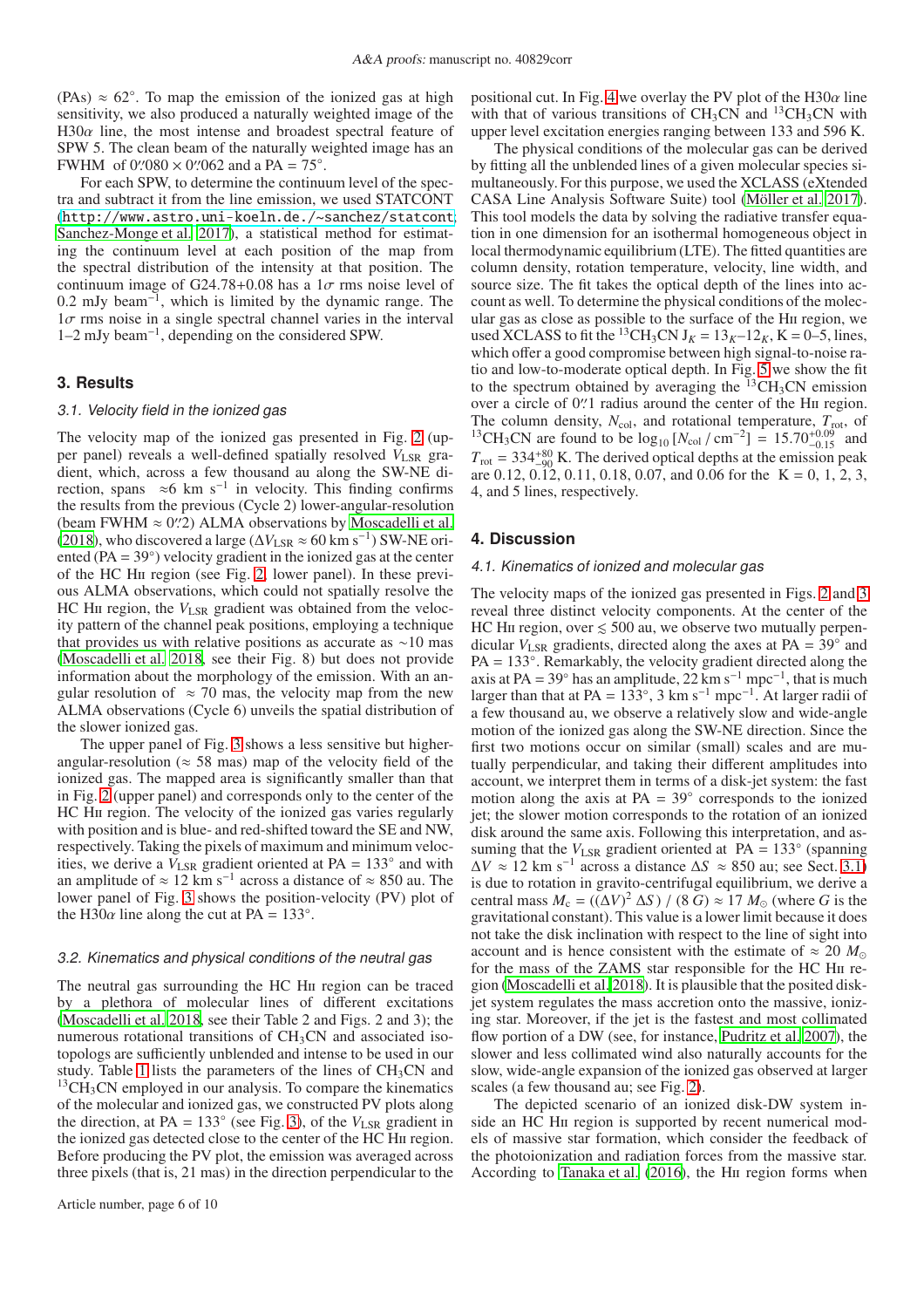<span id="page-6-0"></span>

Fig. 4: ALMA 2019 data. Each panel presents the combined PV plots, along the cut at PA =  $133^\circ$ , of the H30 $\alpha$  emission (white contours; same as Fig. [3,](#page-4-0) lower panel) and a selected molecular line (color map): CH<sub>3</sub>CN J<sub>K</sub> =  $12<sub>3</sub>$ -11<sub>3</sub> (a); CH<sub>3</sub>CN J<sub>K</sub> =  $12<sub>6</sub>$ -11<sub>6</sub> (b); <sup>13</sup>CH<sub>3</sub>CN J<sub>K</sub> = 13<sub>3</sub>-12<sub>3</sub> (c); and CH<sub>3</sub>CN v<sub>8</sub>=1 J<sub>K,*l*</sub> = 12<sub>2,1</sub>-11<sub>2,1</sub> (d). Panels (b) and (d) also include emission of other transitions close in frequency to the selected line. In each panel, the vertical and horizontal white axes denote the positional offset ( $\approx -0$ ''68) and *V*<sub>LSR</sub> (≈ 112 km s<sup>-1</sup>) of the YSO, respectively. The magenta curve shows the Keplerian velocity profile for a central mass of 20 *M*⊙. In the lower left corner, the vertical and horizontal white error bars indicate the velocity and spatial resolutions, respectively.

the YSO has accreted between 10 and 20  $M_{\odot}$ . While some part of the outer disk remains neutral due to shielding by the inner disk and the DW, almost the whole outflow is ionized in  $10^3$ –  $10<sup>4</sup>$  yr. For low-to-moderate accretion rates [\(Tanaka et al. 2016,](#page-9-3) their Figs. 4 and 7), the thickness of the residual flaring neutral disk around an ionizing star of  $\approx 20$   $M_{\odot}$  is only a few hundred au at a radius of 1000 au. Considering the linear resolution of  $\approx$  400 au of our ALMA Cycle 6 and JVLA images of the ionized gas (see Fig. [2\)](#page-3-0), it is not surprising that we do not detect such a thin disk buried in the ionized emission. The calculations by [Kuiper & Hosokawa \(2018,](#page-9-4) see their Fig. 19), which also include radiation forces, indicate that these are the dominant forces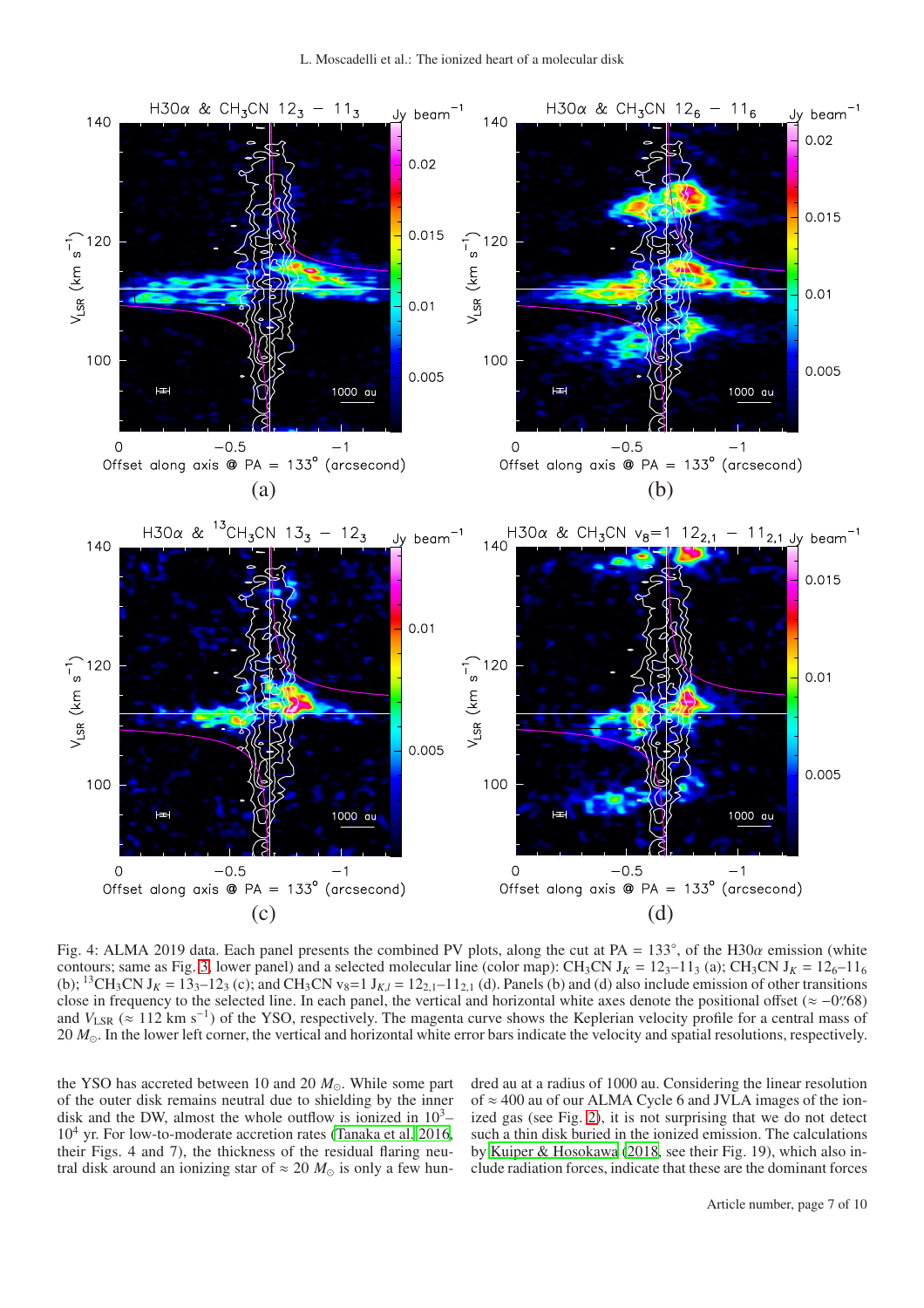<span id="page-7-0"></span>

Fig. 5: ALMA 2019 data: observed spectrum (black line) of SPW 6 across a frequency range covering the <sup>13</sup>CH<sub>3</sub>CN J<sub>K</sub> =  $13_K-12_K$ ,  $K = 0-5$ , lines. The emission is averaged over a circle of 0'' radius toward the center of the HC H<sub>II</sub> region. The fit (red histogram) of the <sup>13</sup>CH<sub>3</sub>CN J<sub>K</sub> =  $13_K - 12_K$ , K = 0–5, lines performed with XCLASS is also reported.

that widen the ionized outflow at scales of ∼1000 au and can further reduce the thickness of the neutral disk.

Although not directly imaged, the presence of the neutral disk is recoverable from the kinematical signatures in the PV plots of the molecular tracers presented in Fig. [4.](#page-6-0) All the tracers show an increase in the velocities going from large ( $\leq 4000$  au) to small  $(\geq 500 \text{ au})$  radii, which is consistent with Keplerian rotation around a 20  $M_{\odot}$  star. The molecular emission fades away close to the YSO, where the ionized gas reaches velocities much higher than those of the neutral gas. The dependence of the velocity profile on the excitation energy and the optical depth of the molecular line is remarkable. For each of the CH<sub>3</sub>CN, CH<sub>3</sub>CN v<sub>8</sub>=1, and <sup>13</sup>CH<sub>3</sub>CN transitions listed in Ta-ble [1,](#page-2-2) we constructed the PV plot along the cut at PA =  $133^\circ$ and determined the radial extent of the velocity profile taking the mean of the maximum positive and negative offset (from the YSO position) for the emission at 20% of the peak. We used a relative level to ensure that the determined size does not depend on the line intensity and chose the minimum contour at 20% to get a signal-to-noise ratio  $\geq 3\sigma$ , even for the weakest lines. Looking at Fig. [6](#page-8-0) and considering all the  $CH<sub>3</sub>CN$  transitions, belonging to both the ground and excited vibrational states, it is clear that the radial extent of the velocity profile decreases regularly with the excitation energy of the line, varying from  $\approx$ 4000 au to  $\approx$ 1000 au in correspondence with the increase in  $E_{\text{u}}/k_{\text{B}}$  from ≈100 K to ≈800 K (for qualitatively similar results toward the high-mass YSO IRAS 20126+4104, see Fig.14 of [Cesaroni et al. 1999\)](#page-9-44). Comparing the velocity profiles of the  $CH<sub>3</sub>CN$  and <sup>13</sup>CH<sub>3</sub>CN isotopic lines of similar excitation, it is also evident that molecules of lower optical depth trace smaller radii. These behaviors can have a simple explanation if, as expected, the gas temperature in the disk decreases with radius, with the consequence that lines of higher excitation, emerging from warmer gas, sample an inner portion of the disk around the YSO. A similar conclusion holds for lines of less abundant – and thus optically thinner – species, which trace the innermost region of the disk (see also the recent results toward the O-type proto-binary system IRAS 16547−4247 by [Tanaka et al. 2020\)](#page-9-45).

As shown in Fig. [2](#page-3-0) (lower panel), the interaction of the HC H<sub>II</sub> region with the surrounding molecular environment is traced with both water and methanol masers. The latter emerge at larger separation from the ionized gas than the former, have relatively slow velocities (mainly  $\leq 10$  km s<sup>-1</sup>; [Moscadelli et al.](#page-9-18) [2018,](#page-9-18) Fig. 10), and trace the expansion of the ambient medium swept away by the protostellar outflow. The lower panel of Fig. [2](#page-3-0) shows that an extended arc of water masers is found just ahead of the NE lobe of the fast ionized outflow observed in the H30 $\alpha$  line. Based on the fact that the water masers arise in shocks produced when the ionized flow collides against the surrounding denser molecular gas and have large proper motions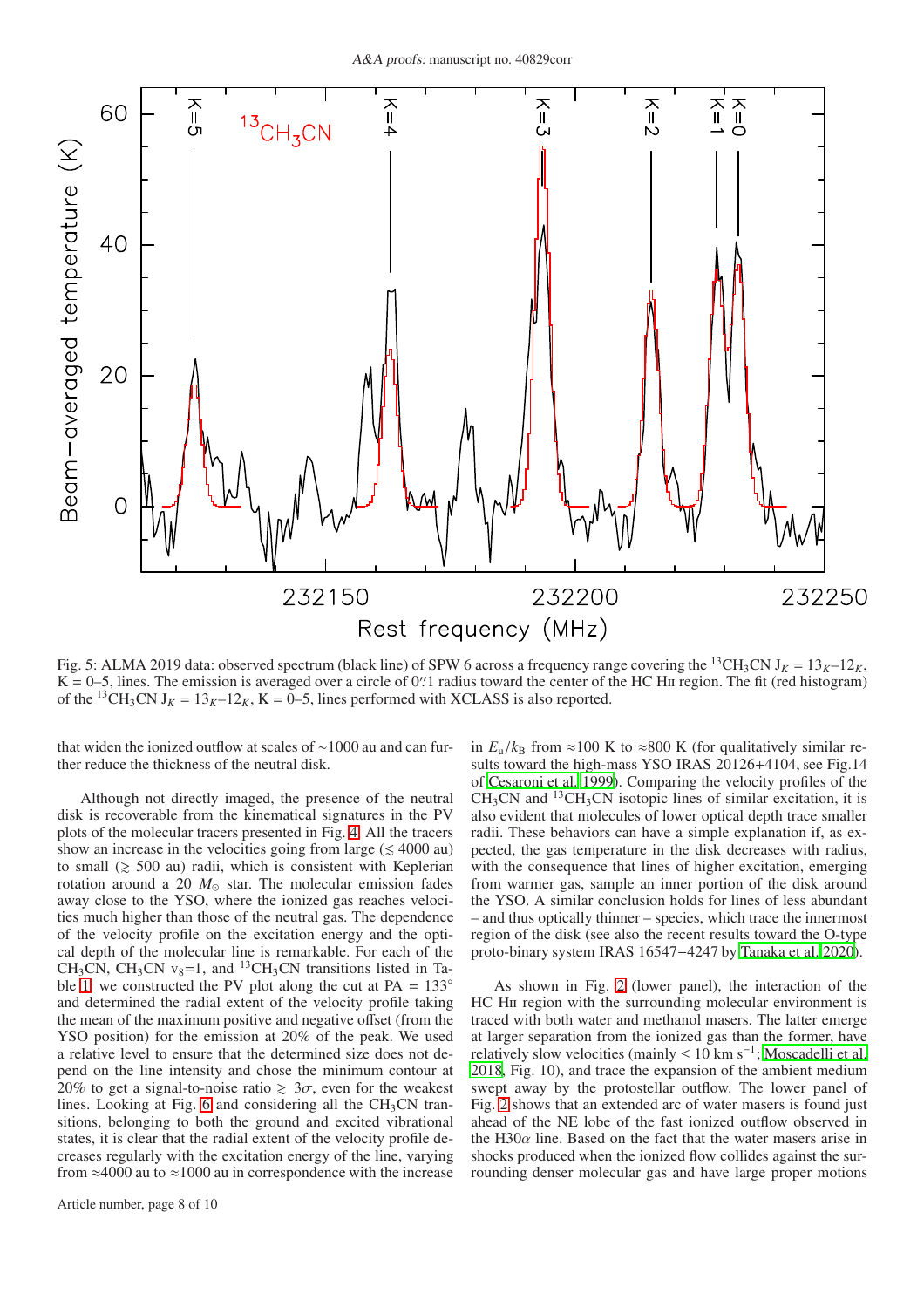<span id="page-8-0"></span>

Fig. 6: ALMA 2019 data: plot of the radial extent of the velocity profile vs. the energy of the upper level of the transition for the molecular lines listed in Table [1.](#page-2-2) Triangles, squares, and circles refer to transitions of CH<sub>3</sub>CN, CH<sub>3</sub>CN  $v_8$ =1, and <sup>13</sup>CH<sub>3</sub>CN, respectively. The error bar in the lower left corner indicates the spatial resolution.

 $(≥ 40 \text{ km s}^{-1}$ , expanding away from the center of the HC H<sub>II</sub> region; see Fig. [2,](#page-3-0) lower panel), [Moscadelli et al. \(2018](#page-9-18)) conclude that, at a radius of  $\approx$  500 au, the velocities of the ionized flow should be  $\geq 200$  km s<sup>-1</sup> for polar angles from 0° (i.e., the flow axis) up to  $\approx$ 45°. This agrees with the properties of the protostellar outflow from a 20  $M_{\odot}$  star modeled by [Tanaka et al.](#page-9-3) [\(2016,](#page-9-3) see their Fig. 1), which, at radii  $\leq 1000$  au, attains velocities of several hundred km s<sup>-1</sup> for all polar angles  $\leq 45^{\circ}$ .

So far, we have commented on the good correspondence between our observations and state-of-the-art models of massive star formation. However, one critical point is the finding that, in G24.78+0.08, the protostellar outflow emerging from the HC H<sub>II</sub> region has not yet expanded on a large scale but remains trapped by the surrounding dense material, as demonstrated by the water masers to the NE. This is not consistent with the simulations by [Tanaka et al.](#page-9-3) [\(2016\)](#page-9-3) and [Kuiper & Hosokawa](#page-9-4) [\(2018\)](#page-9-4), in which, at the time of the formation of an Hii region, the protostellar outflow has already excavated a large cavity through the surrounding gas, up to scales  $\geq 1$  pc [\(Kuiper & Hosokawa 2018,](#page-9-4) their Fig. 4). One possible explanation of this discrepancy is that the mass accretion rate of the star ionizing the Hii region in G24.78+0.08 does not vary regularly with time (at variance with the above models), but instead experiences large fluctuations (see, for instance, the simulations of massive star forma-

tion by [Meyer et al. 2017,](#page-9-46) their Fig. 2, where the mass accretion rate varies by two orders of magnitude over timescales of a few hundred years). Then, because of the intermittent massloss rate, the outflow could never last long enough to excavate a large cavity. The outflow cavity could be periodically replenished by the higher-pressure surrounding gas during the times of minimum accretion and ejection. The fact that dense obstacles are found preferentially inside the NE lobe of the outflow, while the ionized gas freely escapes toward the SW [\(Moscadelli et al.](#page-9-18) [2018,](#page-9-18) see their Fig. 4, upper panel), can be easily accounted for if the star is found at the near edge of the molecular core and the NE red-shifted lobe is blowing away from us toward the inner and denser region of the core. We note that the proposed explanation in terms of a highly variable accretion rate is supported by the radiative hydrodynamical simulations of massive star formation by [Peters et al. \(2010a](#page-9-47)[,b\)](#page-9-7), which successfully reproduce the short timescale variability observed in G24.78+0.08 [\(Galván-Madrid et al. 2008](#page-9-8)) and other HC or UC Hii regions [\(Franco-Hernández & Rodríguez 2004;](#page-9-9) [Rodríguez et al. 2007\)](#page-9-10).

#### 4.2. Physical conditions in the molecular disk

We consider now the physical conditions of the gas in the molecular disk. In Sect. [3.2,](#page-5-3) we determined the rotational temperature,  $T_{\text{rot}} = 334_{-90}^{+80}$  K, and column density,  $\log_{10} [N_{\text{col}} / \text{cm}^{-2}] =$  $15.70^{+0.09}_{-0.15}$ , of <sup>13</sup>CH<sub>3</sub>CN, which can be used to estimate the properties of the gas in the disk. Using the expression for the isotopic ratio <sup>12</sup>C/<sup>13</sup>C  $\approx$  7.5 $\times$ d<sub>gal</sub>+7.6 [\(Wilson & Rood 1994\)](#page-9-48), where  $\tilde{d}_{gal}$ 800 is the galactic distance, and the value of  $d_{gal} = 3.6$  kpc suitable for the G24.78+0.08 region, we derive  ${}^{12}C/{}^{13}C \approx 35$ . Recent detailed ALMA studies of the  $CH<sub>3</sub>CN$  abundance (with respect to  $H<sub>2</sub>$ ) in massive hot molecular cores indicate an average value of [CH<sub>3</sub>CN/H<sub>2</sub>] of ~ 10<sup>-9</sup> [\(Pols et al. 2018\)](#page-9-49). From the above values of  ${}^{12}C/{}^{13}C$  and [CH<sub>3</sub>CN/H<sub>2</sub>], and the  ${}^{13}CH_3CN$  column density, we obtain an H<sub>2</sub> column density of  $\log_{10} [N_{\text{col}} / \text{cm}^{-2}]$  ~ 26. In-specting the PV plot of Fig. [4c](#page-6-0), we deduce that the  $^{13}CH_3CN$ emission is mainly found at radii between 500 au and 1000 au. Taking 1500 au as a crude estimate of the disk diameter, we calculate the H<sub>2</sub> number density in the disk to be  $n_{\text{H}_{2}} \sim 4 \times$ 10<sup>9</sup> cm<sup>-3</sup>. At such a high density, the molecular rotational transitions should be mainly excited via collisions; therefore, the rotational temperature of  $^{13}CH_3CN$  should be a reliable estimate of the gas kinetic temperature. The derived values of density,  $n_{\text{H}_2} \sim 4 \times 10^9 \text{ cm}^{-3}$ , and temperature,  $T_{\text{rot}} = 334_{-90}^{+80} \text{ K}$ , are consistent with the simulations from Tanaka et al.  $(2\overline{016})$ , in which the molecular disk around a 20  $M_{\odot}$  star, at radii  $\leq 1000$  au, has a gas (number) density of  $\sim 10^9$  cm<sup>-3</sup> [\(Tanaka et al. 2016,](#page-9-3) their Fig. 6, left panel) and a temperature between 100 K and 400 K [\(Tanaka et al. 2016,](#page-9-3) their Fig. 4).

Finally, we wanted to estimate the disk mass and the final mass of the YSO. Assuming that the disk is close to being edgeon, its projection on the sky falls inside a rectangle centered on the  $\overline{HC}$  H<sub>II</sub> region and oriented at PA = 133 $\degree$ , with a major side of 8000 au (that is, two times the radial extension of the molecular velocity profiles in Fig. [4\)](#page-6-0) and a minor side of 2000 au, which is large enough to include the whole HC HII region. Integrating the 1.4 mm continuum emission observed by [Moscadelli et al.](#page-9-18) [\(2018\)](#page-9-18) over this rectangle, we derive a flux of  $\approx$  120 mJy. After correcting for the dominant free-free contribution from the HC H<sub>II</sub> region of  $\geq 86$  mJy [\(Moscadelli et al.](#page-9-18) [2018,](#page-9-18) see their Sect. 5.1), the residual flux from dust emission is . 120−86 = 34 mJy. Assuming, as [Moscadelli et al.](#page-9-18) [\(2018\)](#page-9-18) did, a dust opacity of  $1 \text{ cm}^2 \text{ g}^{-1}$  at 1.4 mm [\(Ossenkopf & Henning](#page-9-50)